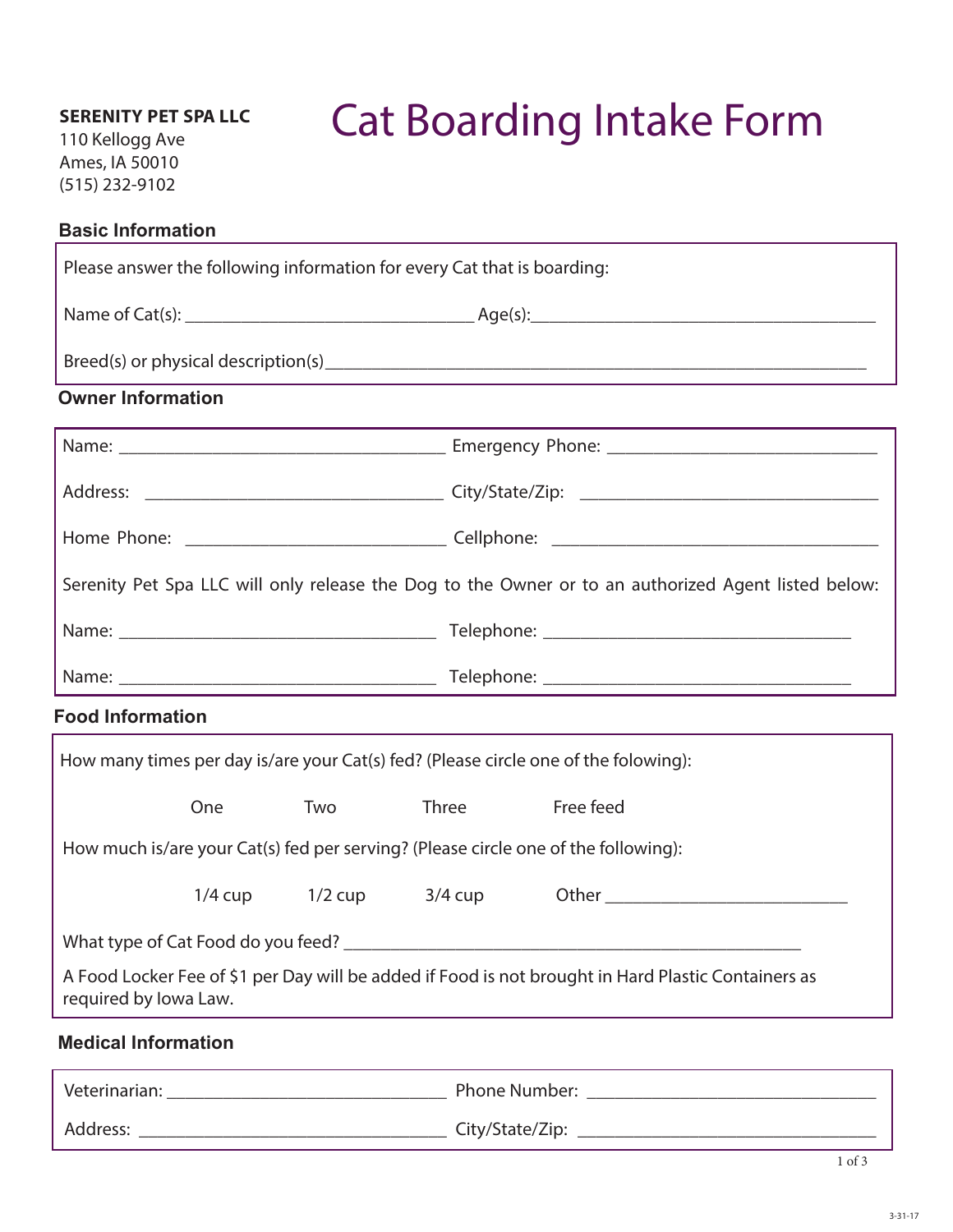# **Medical Information, Continued**

| Is Serenity Pet Spa LLC providing the food? If yes, there will be a \$2 charge issued per feeding.          |  |  |  |  |  |
|-------------------------------------------------------------------------------------------------------------|--|--|--|--|--|
| (Please circle one of the following):<br>Yes<br><b>No</b>                                                   |  |  |  |  |  |
| Note: Please consider bringing food from home to avoid stomach upset. Serenity Pet Spa LLC feeds Taste      |  |  |  |  |  |
| of the Wild brand Cat Food                                                                                  |  |  |  |  |  |
| Is Serenity Pet Spa LLC administering Medication to your Cat? If yes, there will be a \$1 charge for charge |  |  |  |  |  |
| for each time Medication is administered (Please circle one of the following):                              |  |  |  |  |  |
| Yes<br><b>No</b>                                                                                            |  |  |  |  |  |
| If yes, please explain:                                                                                     |  |  |  |  |  |
|                                                                                                             |  |  |  |  |  |
| Is your Cat treated with Flea Preventative? _____Brand___________________________                           |  |  |  |  |  |
|                                                                                                             |  |  |  |  |  |
| Note: Serenity Pet Spa LLC requires that all cats left at this Facility be treated regularly with Flea      |  |  |  |  |  |
| Preventative. If Fleas are found on your Cat at any time while at Serenity Pet Spa LLC, the Cat will be     |  |  |  |  |  |
| treated at owners expense.                                                                                  |  |  |  |  |  |
|                                                                                                             |  |  |  |  |  |
| <b>Cat "Luggage" Information</b>                                                                            |  |  |  |  |  |
| Please list any items being left with your Cat(s)*:                                                         |  |  |  |  |  |
|                                                                                                             |  |  |  |  |  |
|                                                                                                             |  |  |  |  |  |

NOTE: Items brought from home will make your Cat feel more comfortable during his or her stay at Serenity Pet Spa LLC!

\_\_\_\_\_\_\_\_\_\_\_\_\_\_\_\_\_\_\_\_\_\_\_\_\_\_\_\_\_\_\_\_\_\_\_\_\_\_\_\_\_\_\_\_\_\_\_\_\_\_\_\_\_\_\_\_\_\_\_\_\_\_\_\_\_\_\_\_\_\_\_\_\_\_\_\_\_\_\_\_\_\_\_\_\_\_\_\_

\_\_\_\_\_\_\_\_\_\_\_\_\_\_\_\_\_\_\_\_\_\_\_\_\_\_\_\_\_\_\_\_\_\_\_\_\_\_\_\_\_\_\_\_\_\_\_\_\_\_\_\_\_\_\_\_\_\_\_\_\_\_\_\_\_\_\_\_\_\_\_\_\_\_\_\_\_\_\_\_\_\_\_\_\_\_\_\_

\*Serenity Pet Spa LLC is not responsible for lost, damaged or destroyed property.

## **Specific Boarding Information**

| Please be as accurate as possible when recording the pick-up time to ensure that a staff member is |  |
|----------------------------------------------------------------------------------------------------|--|
| available to assist you.                                                                           |  |

| Drop-off date: | Drop-off time: |
|----------------|----------------|
| Pick-up date:  | Pick-up time:  |